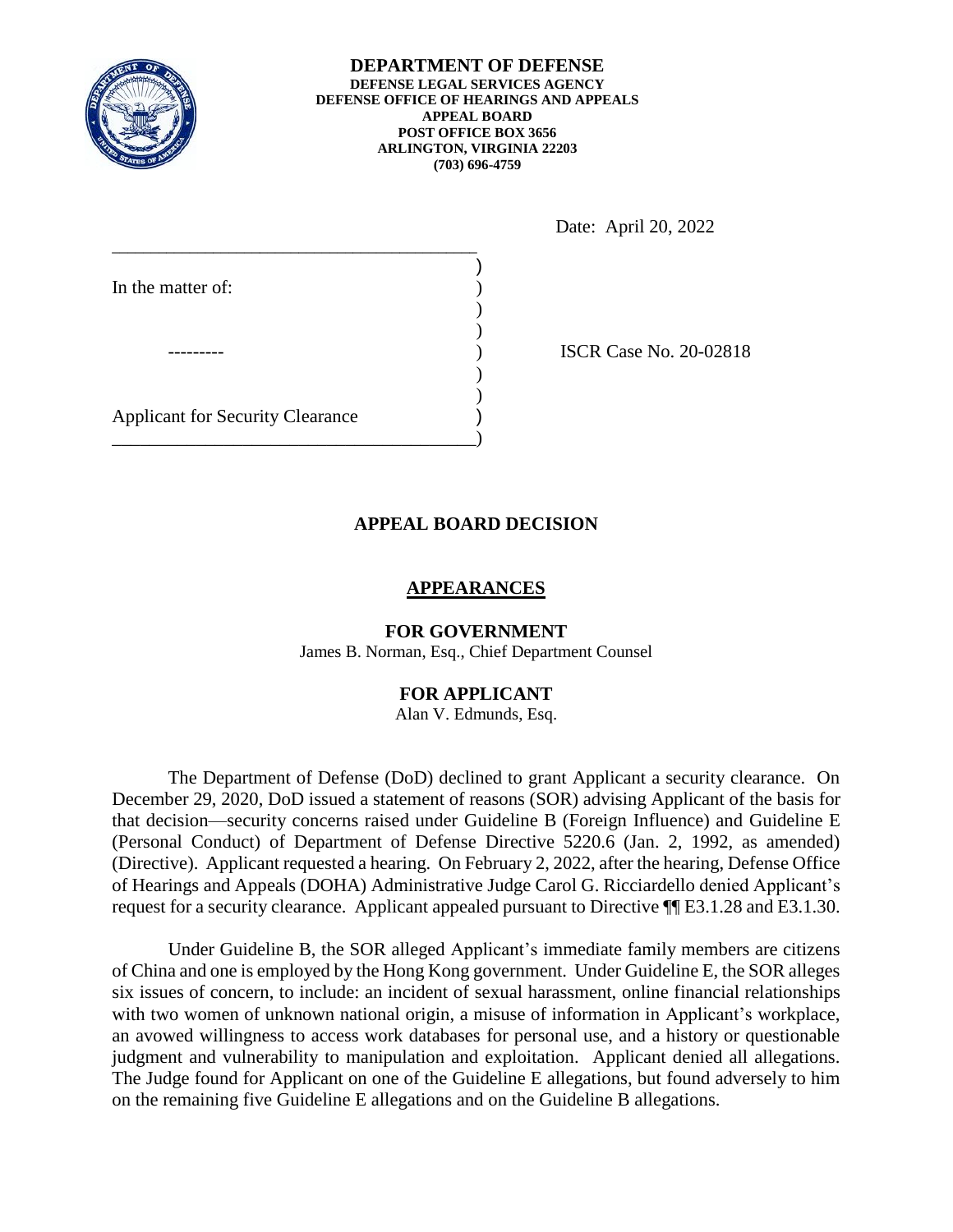Applicant raised the following issue on appeal: whether the Judge failed to properly consider all available evidence, rendering her adverse decision arbitrary, capricious, or contrary to law. Consistent with the following, we affirm.

# **The Judge's Findings of Fact:** The Judge's findings are summarized in pertinent part.

 1997, became a naturalized citizen in 2003, served in the Reserve force from 2005 to 2013, and deployed to Iraq in 2007. While on active duty from 2013 to 2014, Applicant received an Article honorable discharge. As a prospective government contract employee, Applicant completed a security clearance application (SCA) in May 2018 and responded "No" to a question that asked whether he had been subject to a court-martial or other disciplinary action in the past seven years.<br>In his June 2018 clearance interview, Applicant disclosed Ms. M as a foreign contact with Applicant is in his mid-forties. Born in Hong Kong, he immigrated to the Unites States in 15 nonjudicial punishment for sexual harassment and fraternization and was discharged with an

 from her. They never met in person or by video, but exchanged photographs. When Ms. M reported to him that she was in danger and seeking to escape Togo, Applicant sent her funds via whom he established an online romantic relationship in 2013 in response to an unsolicited email an attorney in Togo. They lost contact after Applicant could no longer afford to help her financially and have had no further contact.

 contact with Ms. M was in March 2017, that she was a refugee from an unknown country, and that he provided her funds between 2015 and 2017. At his hearing, Applicant testified that he sent Ms. he expected to receive \$500,000 from her as a reward for helping, but later said he did not expect to receive any reward. He no longer believes her story, and testified that the incident made him more skeptical. Applicant provided contradictory testimony and was not credible. In response to subsequent government interrogatories, Applicant confirmed that his last M approximately \$7,000 and took out loans to provide her with the funds. He initially stated that

 In early 2018, Applicant received another unsolicited email from a Ms. H., whom he photos about six times, as well as videos of him nude and performing sexual acts. They have never met in person. Ms. H told Applicant that she needed to send him money from her clients; she whom he did not know. When asked at hearing if he believed Ms. H was using him for money describes as his girlfriend. She sent him nude photos on numerous occasion, and he sent her nude asked him to open bank accounts, deposit the money and then send money orders to two people laundering, Applicant wavered in his response.

 Applicant testified that he used two accounts for Ms. H's money. After being blocked by an unknown source and sent Ms. H these funds, but also sent Ms. H his own money. He estimated \$2,000 of his own money. At the time he completed his interrogatories in November 2020, Applicant was still sending her funds via Bitcoin to cover living expenses. When asked at hearing two companies that transfer money, he sent the funds through Bitcoin. He deposited money from that he deposited and transferred back to Ms. H about a total of \$10,000 of her funds and about for the last time he sent money, Applicant responded that he sent her \$1,500 the week prior to hearing. Although he was not initially suspicious, Applicant now believes Ms. H's actions were not legitimate and has cut off communication with her.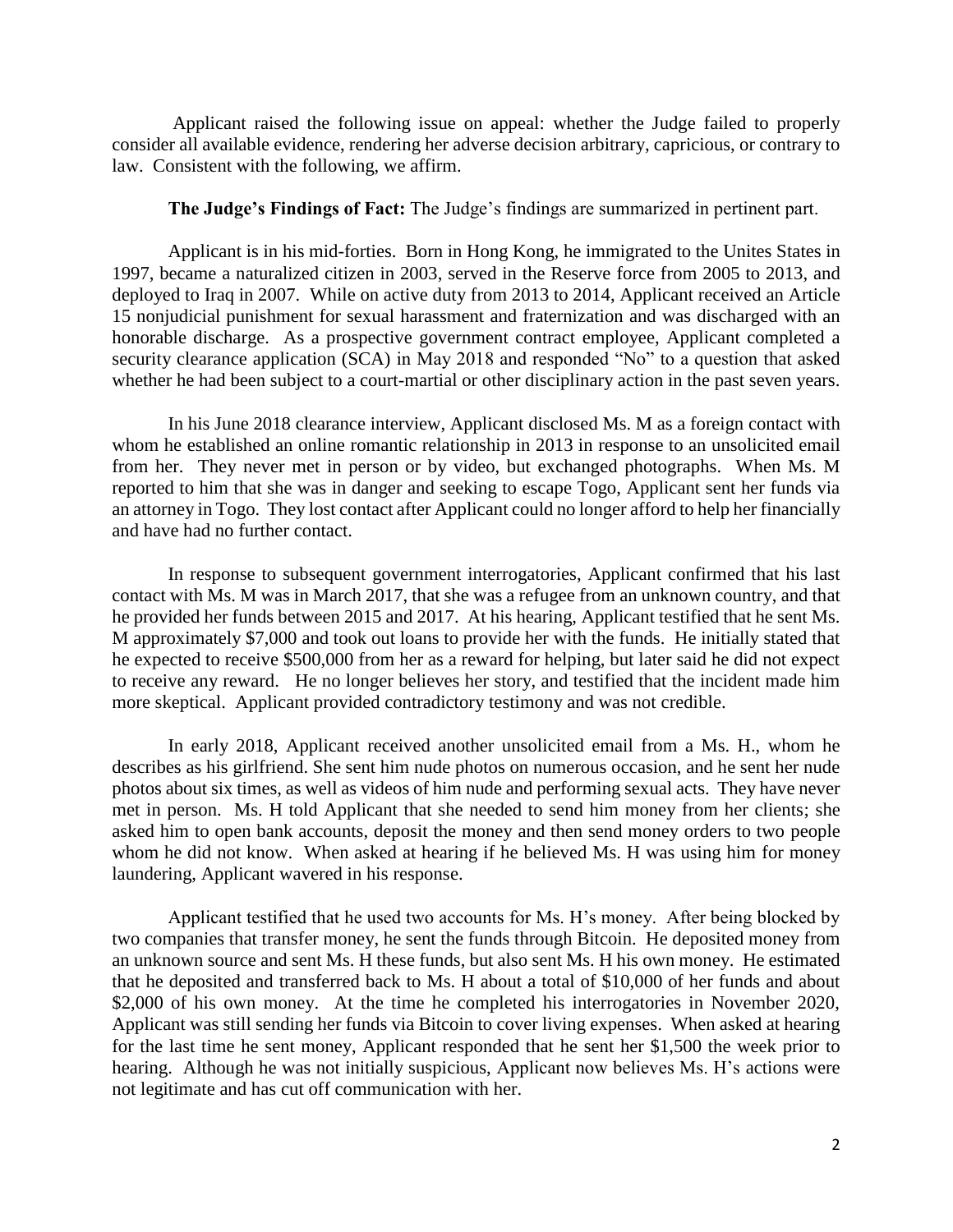When Ms. H first contacted Applicant, she lived in a neighboring state, but did not ever meet each other. She is now in Nigeria. After he asked for a copy of her passport, she provided one, which assuaged his concerns. He provided a copy for the hearing. An examination of the passport reveals it to be fraudulent. Applicant did not seem to understand that the scenarios he participated in with both women were scams and did not believe he had been manipulated.

 At the Government's request, Applicant submitted to a psychological evaluation. In where he inappropriately obtained derogatory information about a supervisor by retrieving documents from a copy machine, confronted her with the information, and then shared it with a colleague. At hearing, Applicant admitted he did not have the authority to view the documents or to disclose the information. Applicant also told the psychologist that, if Ms. H had a driver's access to the state's database for drivers' licenses, but is not authorized to use it for personal use. Applicant testified that he does not believe he was manipulated or that he could be exploited. Applicant repeatedly contradicted himself. He minimized, justified, and rationalized his conduct. Applicant's mother is a citizen of China and a permanent resident of the United States. She addition to discussions about the relationships outlined above, Applicant described an incident license, he would access his state's database to check her status. Though his job, Applicant has

Applicant's mother is a citizen of China and a permanent resident of the United States. She immigrated in 1999, worked in the United States, and is now retired. She maintains a Chinese passport and returns to China about every two years to visit relatives. Applicant's father is a naturalized citizen. Applicant's brother and sister-in-law are residents and citizens of China, and his brother works for the Chinese government.

**The Judge's Findings Analysis:** The Judge's analysis is quoted in pertinent part.

#### Guideline E

 Applicant does not grasp the gravity of his conduct. Through unsolicited emails, he sent them money. He unwittingly participated in what is likely a money laundering scheme, but he still does not believe it despite transfer services blocking his account being provided with an obvious fraudulent passport. He does not recognize how he could be exploited by sending nude photos and sexually explicit videos of himself. his supervisor, confronting her, and sharing it with a colleague was justified because of his high expectations for his supervisor. His willingness to access his established relationships with two women who told him obvious scam stories. He due to potential fraud, and continues to have contact with this woman, even after He believes his conduct of inappropriately obtaining derogatory information about employer's database for his personal use is a concern.

 Applicant's conduct is not minor or infrequent. He says he stopped communicating with Ms. H as of his last email on January 7, 2022. It is obvious she was exploiting him. . . . Applicant's conduct casts doubt on his reliability, judgment, and willingness to comply with rules and regulations. None of the mitigating conditions apply. [Decision at 9.]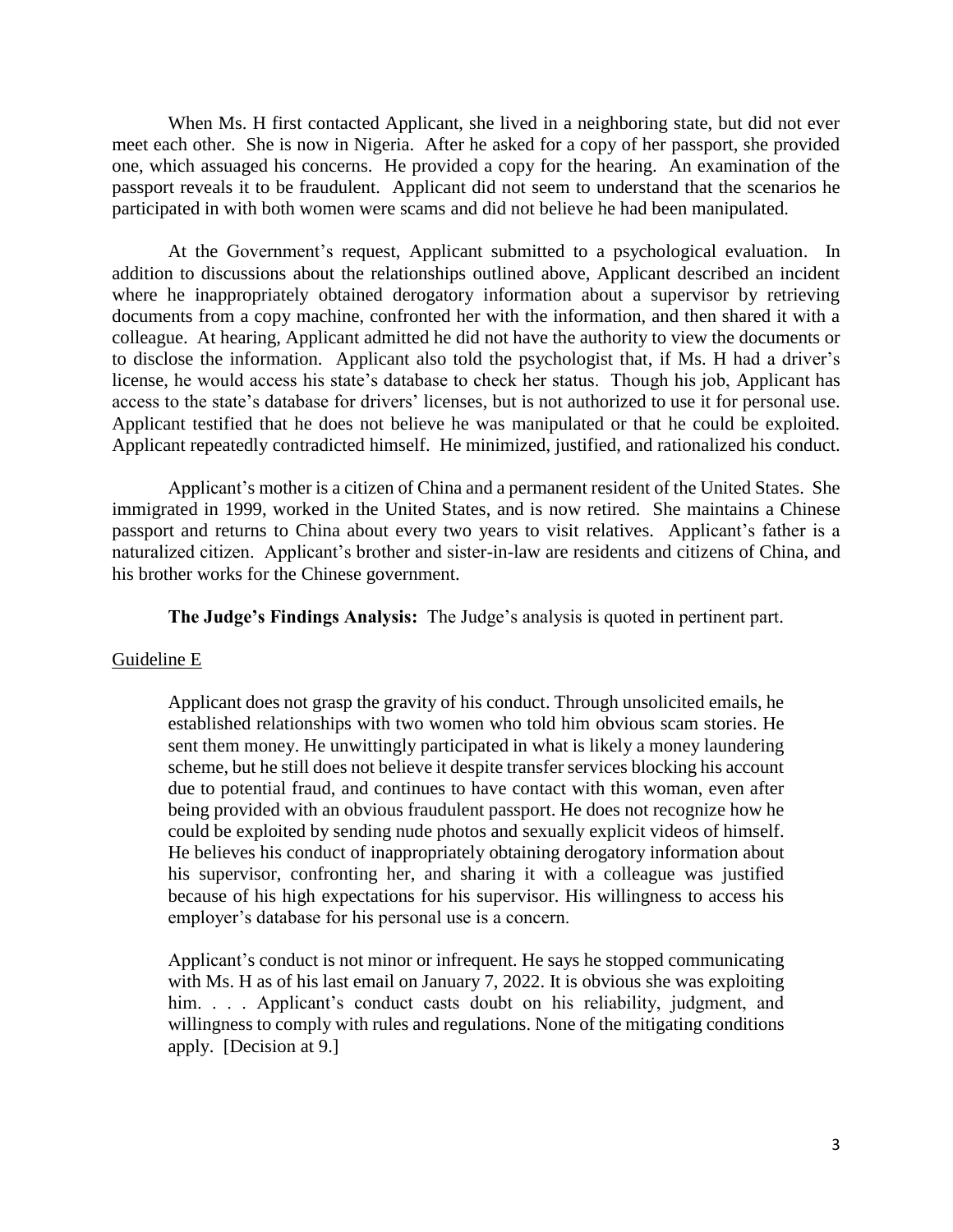### Guideline B

 Applicant's mother, brother, and sister-in-law have ties to China. His brother works manipulation and exploitation by China, a country that actively engages in espionage and exploits Chinese citizens or persons with family ties to China to gain insider access to sensitive and classified information. None of the mitigating conditions apply. [Decision at 11.] for the Chinese government. Applicant maintains contact with them. Applicant engages in questionable conduct which creates an increased risk of vulnerability,

## **Discussion**

 Applicant has not challenged any of the Judge's specific findings of fact. Rather, he contends that the Judge erred in three regards.

 no evidence that the Judge failed to consider. "The appeal brief must state the specific issue or issues being raised, and cite specific portions of the case record supporting any alleged error." First, Applicant argues that the Judge "failed to adhere to the procedures required . . . when she failed to consider all relevant evidence submitted by Appellant." However, counsel cites to Directive ¶ E3.1.30. Applicant's counsel failed to comply with this fundamental requirement and failed to carry his burden on this issue.

 she "creat[ed] her own bias against the Appellant." Appeal Brief at 6. Applicant further contends behalf." *Id*. at 5-6. The transcript confirms that the Judge asked numerous questions during direct and cross examination. As the finder of fact, the Judge is required to issue a decision that sets forth findings of fact and conclusions as to each allegation in the SOR. Directive [E3.1.25. In this case, those allegations were wide-ranging and numerous. Our review establishes that the Judge, as permitted, questioned the Applicant to clarify ambiguities in his testimony, to better understand the evidence before her, and to facilitate the development of a more complete and accurate record. *See, e.g.,* ISCR Case No. 94-1055 at 2 (App. Bd. May 8, 1996). Applicant was had anything further to present, and he responded in the negative. Tr. at 176. Our review of the entire record discloses no basis to conclude that Applicant was denied the rights due him under the Second, Applicant argues that the Judge repeatedly interrupted Applicant's testimony, that she asked questions "not posed by the department counsel or Applicant's lawyer and outside the scope of the direct examination," that she did not allow the Applicant to present his case, and that the interruptions and interjections establish that he "was not able to present evidence on [his] represented by counsel at the hearing. Near the end of the hearing, counsel was asked whether he Directive to present his case.

 precedent—that the Judge asked questions outside the scope of direct examination. Applicant has failed to rebut the presumption that the Judge was impartial and unbiased. *See, e. g*., ISCR Case To the extent that Applicant is alleging bias, he cites to nothing in the record to support this allegation, other than the curious assertion—ungrounded in the Directive or controlling No. 18-02722 at 5 (App. Bd. Jan. 30, 2020).